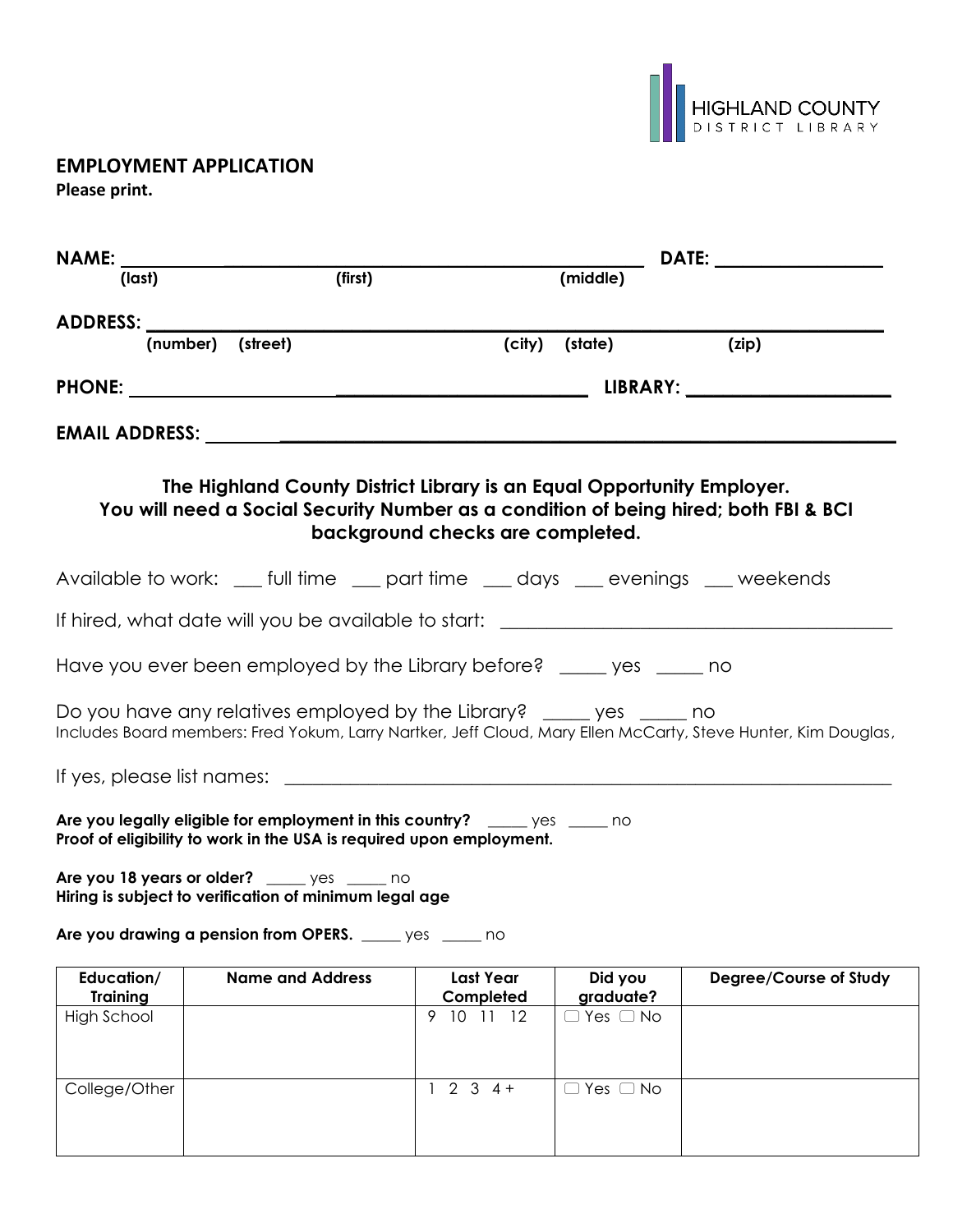# **Employment Experience**

Please list present or most recent employer first.

|  | Name: <u>Name:</u> 2008.com 2008.com 2008.com 2008.com 2008.com 2008.com 2008.com 2008.com 2008.com 2008.com 2008.com 2008.com 2008.com 2008.com 2008.com 2008.com 2008.com 2008.com 2008.com 2008.com 2008.com 2008.com 2008.com 2 |  |
|--|-------------------------------------------------------------------------------------------------------------------------------------------------------------------------------------------------------------------------------------|--|
|  |                                                                                                                                                                                                                                     |  |
|  |                                                                                                                                                                                                                                     |  |
|  |                                                                                                                                                                                                                                     |  |
|  | Name: <u>Name:</u> 2008.com 2008.com 2008.com 2008.com 2008.com 2008.com 2008.com 2008.com 2008.com 2008.com 2008.com 2008.com 2008.com 2008.com 2008.com 2008.com 2008.com 2008.com 2008.com 2008.com 2008.com 2008.com 2008.com 2 |  |
|  |                                                                                                                                                                                                                                     |  |
|  |                                                                                                                                                                                                                                     |  |
|  |                                                                                                                                                                                                                                     |  |
|  |                                                                                                                                                                                                                                     |  |
|  |                                                                                                                                                                                                                                     |  |
|  |                                                                                                                                                                                                                                     |  |
|  |                                                                                                                                                                                                                                     |  |
|  |                                                                                                                                                                                                                                     |  |

Particular employer(s) you do not wish us to contact: \_\_\_\_\_\_\_\_\_\_\_\_\_\_\_\_\_\_\_\_\_\_\_\_\_\_

#### **Additional Achievements, Awards, and Qualifications**

Please identify any additional academic achievements, extracurricular activities, or knowledge and skills relevant to the job in order to help us consider your application fully for employment (include a description of your technological ability):

#### **References**

Please provide the name, phone number, and email address of three additional **professional** references other than present/former employers: